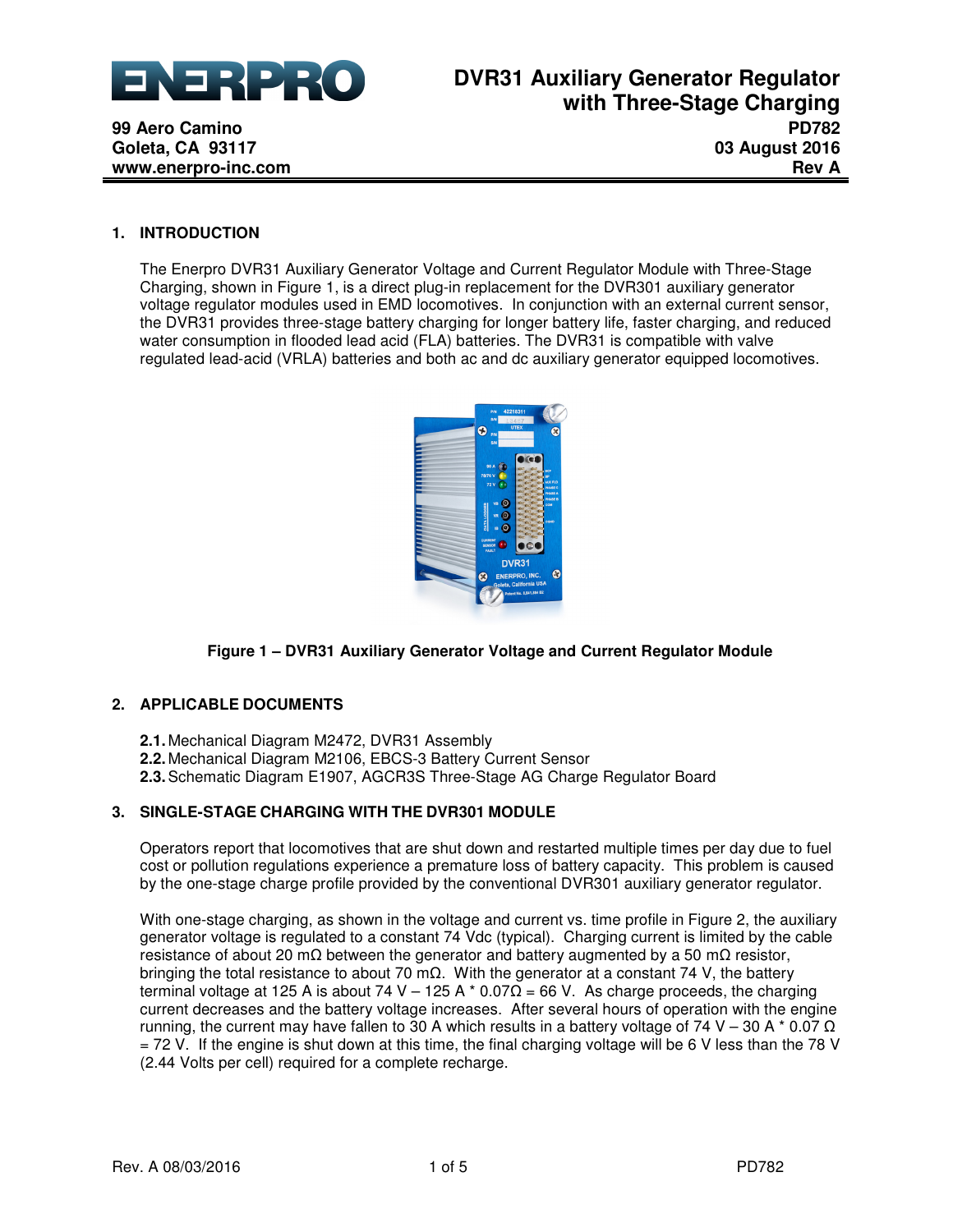



**Figure 2 – One-Stage Charge Profile** 

Battery manufacturers recommend applying 2.44 Volts per cell, or 78 Vdc for a 32 cell battery, during recharge for a time sufficient to remove the amorphous lead sulfate (PbSO<sub>4</sub>) that accumulated on the plates during the previous discharge. If the lead sulfate is not completely removed before charging is terminated by engine shut down, the sulfate coating on the plates thickens and crystallizes, becoming less conductive with each charge-discharge cycle. The result is that the battery progressively loses its ability to accept charge – a process called sulfation.

# **4. THREE-STAGE CHARGING WITH THE DVR31 REGULATOR CARD**

# **4.1. BLOCK DIAGRAM**

The block diagram of the auxiliary dc power system is shown in Figure 3. The DVR31 module plugs into the standard 50-pin Positronic GAPL50MOTOLB/AA connector. A galvanically isolated Hall effect battery current sensor (Enerpro part number EBCS-3) is installed on the battery cable near the knife switch and installs into three contact positions unused by the DVR301 module.



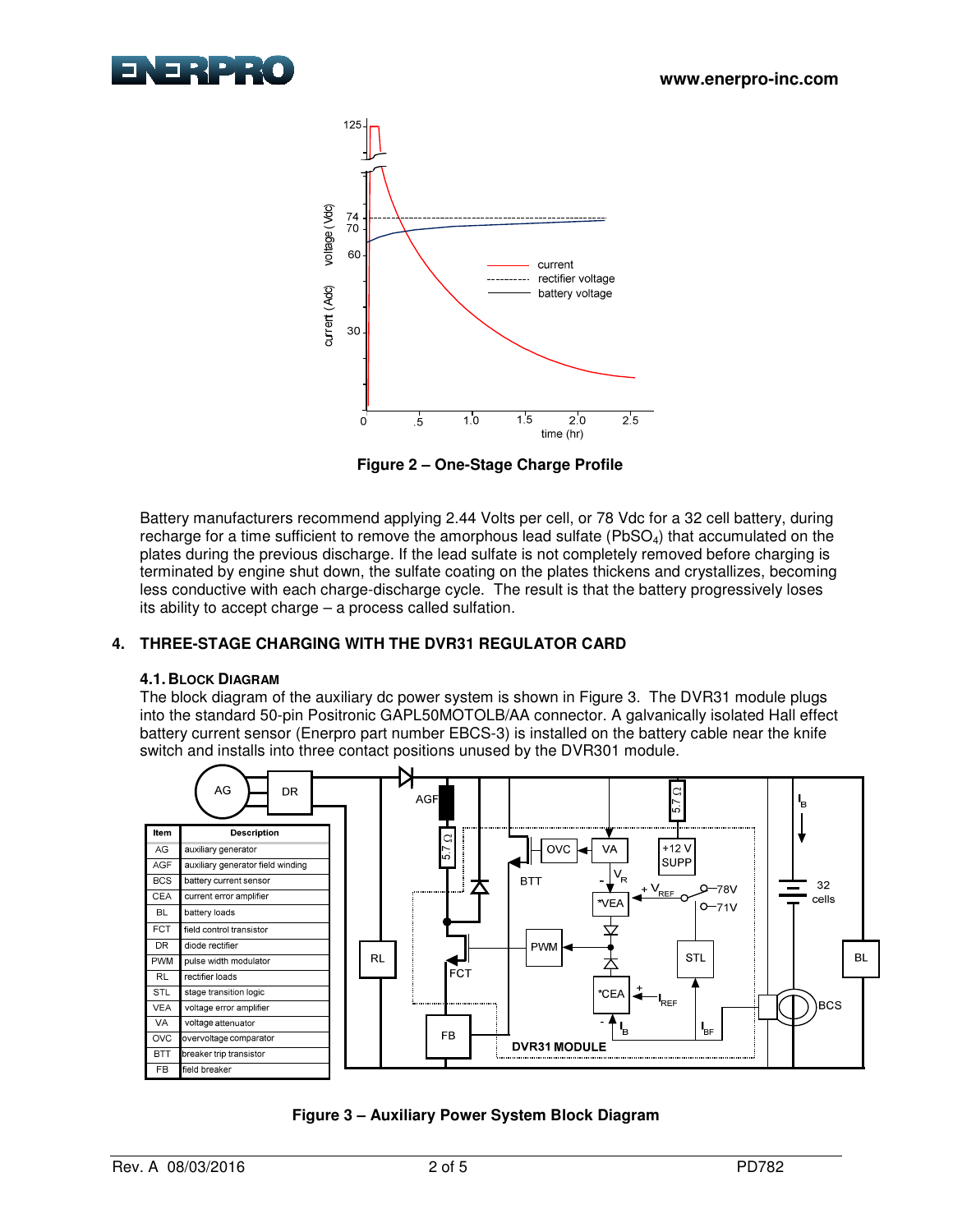



# **5. THREE-STAGE CHARGE PROFILE**

As shown in Figure 4, the three-stage charge profile produced by the DVR31 regulates the first, or bulk stage, current to about 20% of the battery's capacity per manufacturers' recommendations. In the second, or absorption stage, the rectifier voltage is regulated to 78 V. This elevated voltage converts the maximum amount of active battery material while equalizing the charge in each cell, thus minimizing sulfation and capacity loss. In the third, or float stage, the DVR31 maintains voltage regulation but at a lower setpoint (72 V). In this mode, the battery draws only a little more than the self-discharge current required to maintain full charge.



**Figure 4 – Three-Stage Charge Profile** 

The result is negligible loss of electrolyte in the float stage. This benefit is especially important with Valve Regulated Lead Acid (VRLA) batteries.

## **5.1. Bulk Stage**

Upon engine start, the DVR31 commands a bulk stage current of 90 amps. The battery behaves as a capacitor in that the constant charging current results in battery voltage increasing with time. The bulk stage ends when the voltage reaches the 78 V limit. When charging from a low initial state of charge, approximately 80% of capacity is stored in the bulk stage. The characteristic response of the voltage and current regulators provide the transition between the bulk and absorption stages.

# **5.2. Absorption Stage**

With voltage fixed at 78 V, the battery current in the second stage decays approximately exponentially with time from the initial bulk stage current until one of two absorption stage termination criteria are met. These criteria are:

- either the steady-state absorption stage current falls to typically 25 A, or
- the second derivative of battery charge,  $d^2Q/dt^2$ , falls below a preset threshold.

Typically, 95% of battery capacity is stored if the engine runs long enough for the charge process to reach the end of the absorption stage.

Forcing the absorption-to-float transition to occur as a function of the second derivative of charge (a patent-pending methodology) provides a form of inherent temperature compensation. Current in this stage decreases less rapidly with increased battery temperature. As a result, higher temperature causes the charge limit to be reached in shorter time. This is what would happen if the absorption stage voltage were to be decreased with increasing temperature. Transitioning from the absorption to the float stage as a function of the second derivative of charge also assures that a shorted cell or other battery defect will not result in continuous operation at elevated voltage.

A comparator monitors the battery current feedback signal and forces the float transition when the current is less than 25 A. A voltage-to-frequency converter and microcontroller perform the  $d^2Q/dt^2$ computation.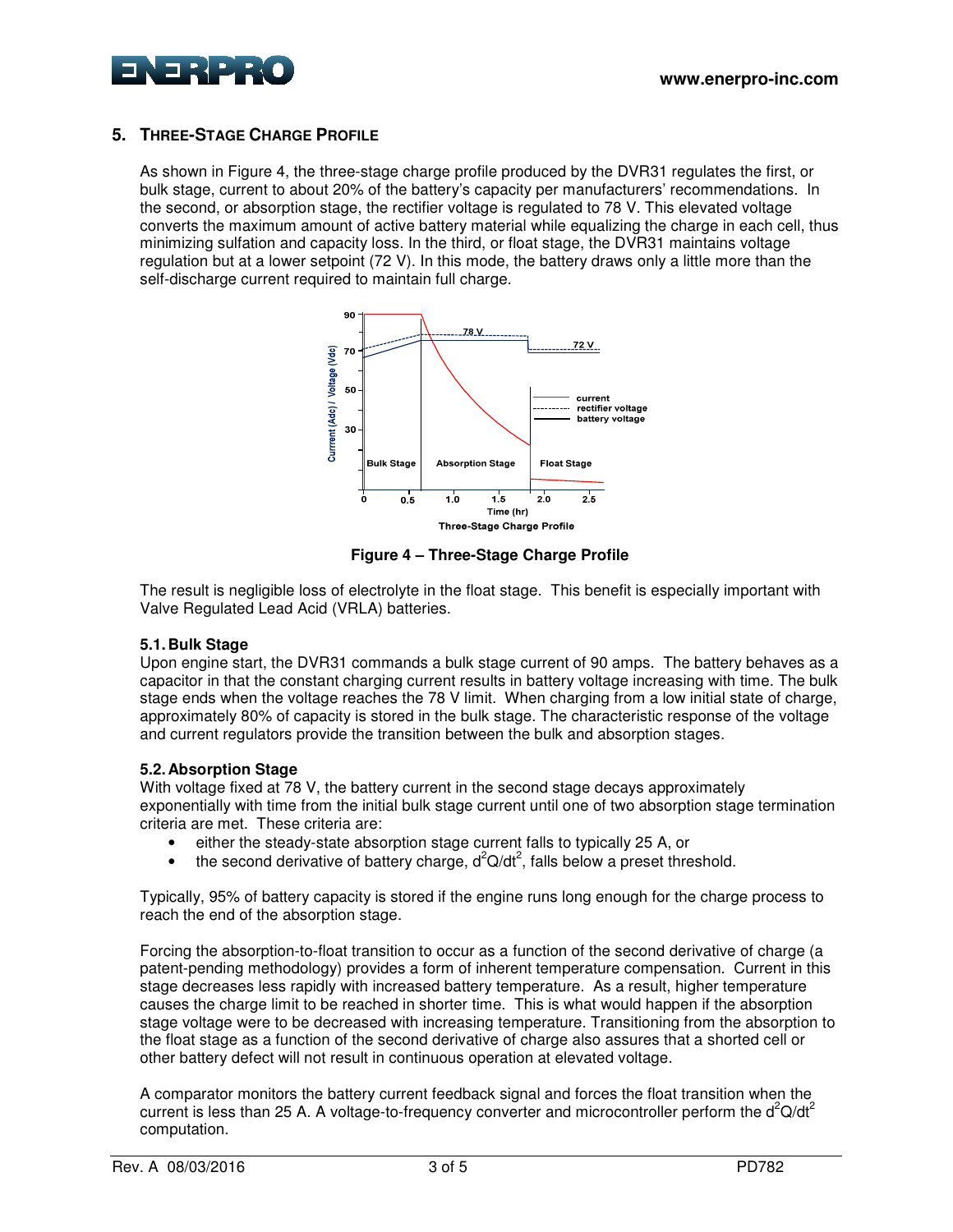

For VRLA batteries the absorption stage voltage is reduced to 76 V per manufacturers' typical recommendations.

# **5.3. Float Stage**

The voltage regulator holds the rectifier voltage at 72 V (2.22 Vpc) as a result of a change in the voltage command from 78 V to 72 V when one of the two absorption/float transition criteria is met. This allows the battery to draw the required self-discharge current. This voltage is maintained until engine stops. Electrolyte loss is negligible in the float stage.

## **6. DVR31 FUNCTIONAL DESCRIPTION**

## **6.1. Field Circuit Breaker Connection**

The DVR31 trips the external 15A field circuit breaker on overvoltage at 118 V rectifier voltage to prevent damage to the control circuit and equipment connected to the rectifier bus. The DVR31 is capable of tripping the original circuit breaker installed on the locomotive; no new hardware is required.

## **6.2. DVR31 Circuitry**

The DVR31 contains the following circuits:

- Low voltage regulated power supply
- PWM field chopper controller and transistor
- Voltage and current error amplifiers
- Rectifier voltage, battery voltage, and battery current scaled outputs for data logger connections
- Loss of current sensor indicator LED
- Charge state indicator LEDs

## **6.3. Low Voltage Power Supply**

The low voltage power supply provides +12 V control power to the circuit board via a regulated buck switch mode converter connected to the locomotive battery via an external 5.7 ohm resistor. The +5 V control reference is generated by the PWM IC.

## **6.4. Voltage and Current Regulation**

Separate voltage and current control loops provide regulation. Current is limited to the commanded value when charging current exceeds the current setpoint. Similarly, voltage is limited when the generator voltage exceeds the voltage setpoint. The absorption stage voltage command is adjusted by a board-mounted potentiometer. Voltage is limited to the absorption level of 78 V after the bulk stage current reaches the current setpoint. After the absorption/float stage transition, the voltage command is reduced to produce the 72 V float voltage.

## **6.5. Shorted PWM Transistor Protection**

At high engine speed, the auxiliary generator will produce dangerously high voltage if the PWM transistor shorts or is turned on continuously due to a component failure. In this event, an overvoltage comparator trips the external breaker if the auxiliary generator voltage exceeds the overvoltage trip threshold. This threshold is provisionally set at 118 V.

## **6.6. Loss of Current Feedback Protection**

An open circuit signal or loss of power to the current sensor causes the current signal input to the DVR31 to default to a higher than normal level. A circuit on the control board senses this condition and forces the regulator into the 72 V float mode while indicating a current sensor fault on the front panel after a brief (approximate 10 second) dead time

# **6.7. Enable/Inhibit**

No computer interface is required to enable the DVR31. As described above, the DVR31 is directly powered from the locomotive battery and commences the bulk stage charge immediately after the engine starts. The DVR31 shuts down and resets each time the engine is turned off.